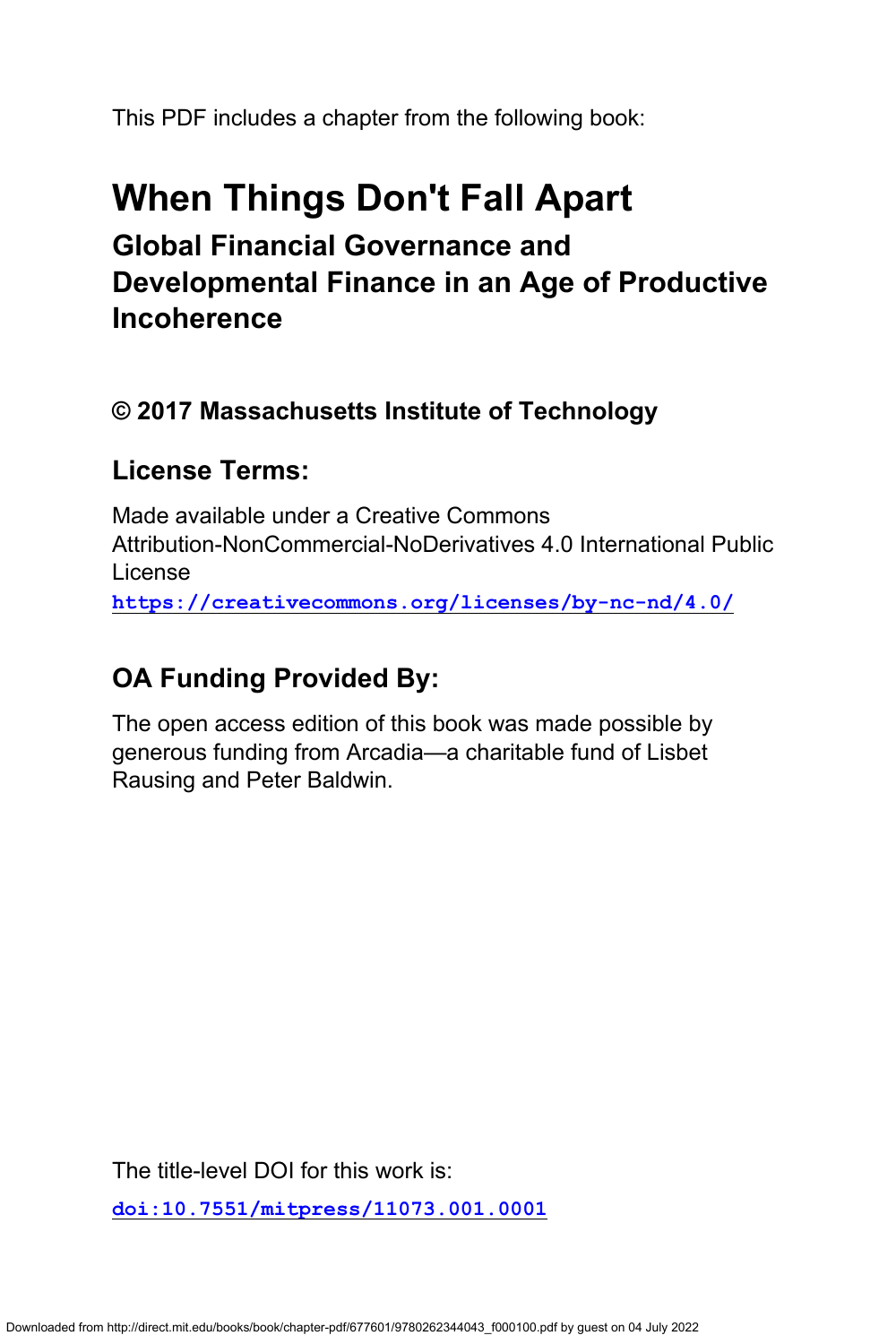#### **Preface**

In January 2010, I presented a paper at a conference in Muttukadu, India. The event brought together heterodox development economists to discuss the implications of the unfolding global financial crisis across the global south and east. This was to be a friendly audience—like me, most speakers had spent much of their academic careers as resolute critics of the global neoliberal model, the neoclassical model that sustains it, and the Bretton Woods institutions (BWIs) that enforce it.

I took the opportunity to present what was then, admittedly, a somewhat underdeveloped understanding of events emerging haphazardly at the BWIs themselves and across the so-called developing world. I argued that there were signs of meaningful though entirely inchoate change in aspects of global financial governance and, more specifically, in some of the institutions, norms, and practices that bore on policy space for development. As exhibit A, I cited what, just a few years into the crisis, appeared as surprising changes around the use of capital controls. As exhibit B, I cited the emergence of what appeared to be discontinuities and inconsistencies inside the International Monetary Fund (IMF) and in its relationships with some of its former clients. I argued that the developments before us were inconsistent with each other—for instance, that for every step away from neoliberalism one could find evidence of a return to it—that these discontinuities and inconsistencies were limited in scope, ad hoc in their evolution, theoretically uninformed, and that some appeared to have greater rhetorical than practical force. But I argued that we should nevertheless pay attention to them. I suggested that we were witnessing cracks in the neoliberal edifice, even though no compelling alternative vision or locus of power had arisen to replace it. I speculated that we were entering a new period—indeed, a new kind of period, an interregnum, if you will—marked by incoherence and aperture in global financial governance.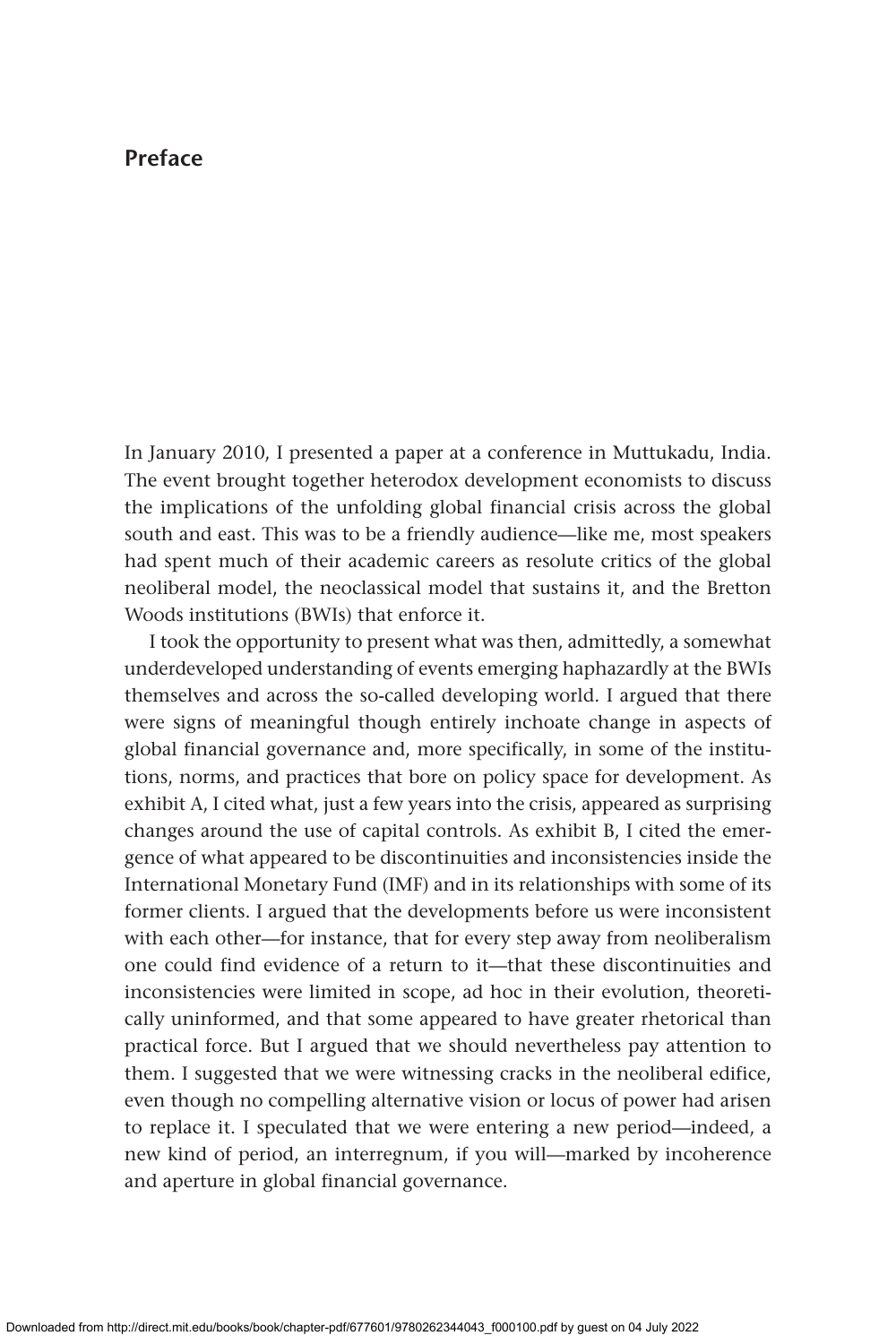Rather than treat emergent incoherence as debility, I argued that we should view it as productive. I proposed the concept of "productive incoherence,"<sup>1</sup> the organizing theme of this book, to convey the idea that the absence of an overarching, compelling theoretical narrative to drive policy and institutional innovation should be recognized as a virtue insofar as it permits the flourishing of experimentation and problem solving, learning by doing and from others, and pragmatic institutional and policy adjustment in the face of unending challenges and obstacles confronting developing economies. The neoliberal era was marked by severe ideational and practical constraints on experimentation, as states in the developing world were induced to pursue a singular, idealized economic model despite its repeated failures and despite their diverse institutions, histories, cultures, historical paths, capacities, and the preferences of politically weak domestic interest groups. In contrast, and in the context of what appeared to be the emerging productive incoherence of the global crisis, policymakers in *some* countries of the global south and east were now enjoying increased space to chart pragmatic innovations. And in the face of enduring epistemic insufficiencies, unscripted innovations and localized experimentation seemed to me a better and more autonomy-enhancing path.

Suffice it to say that I had misjudged my audience. The talk induced anger and dismissiveness among the other participants and audience. Speaker after speaker rose to tell me that my analysis was at best naïve and at worst obfuscating. Didn't I realize that fundamental transformation in the power, practices, and ideas associated with neoliberalism was impossible in the face of entrenched interests, doctrines, and the myriad and inescapable vulnerabilities of developing economies? Didn't I realize that the aperture and changes that I identified amounted to little more than window dressing as institutions like the IMF sought to insulate themselves from failure and protect a franchise that was being restored by the global crisis? Couldn't I see that the crisis was creating conditions that enabled the reproduction of global neoliberalism and that, in the absence of a fundamental, systemic global challenge to neoliberalism, the prospects for meaningful change or even meaningful aperture in global financial governance and policy space were nil?

The hostile reaction proved extraordinarily beneficial. It convinced me of the need to clarify, sharpen, and develop my central arguments and, most importantly, to think through the essential matter of how to understand economic, social, and political change. The exploration of change ultimately drew me to the work of Albert O. Hirschman, whose insights and voluminous oeuvre have proven to be both invaluable and excellent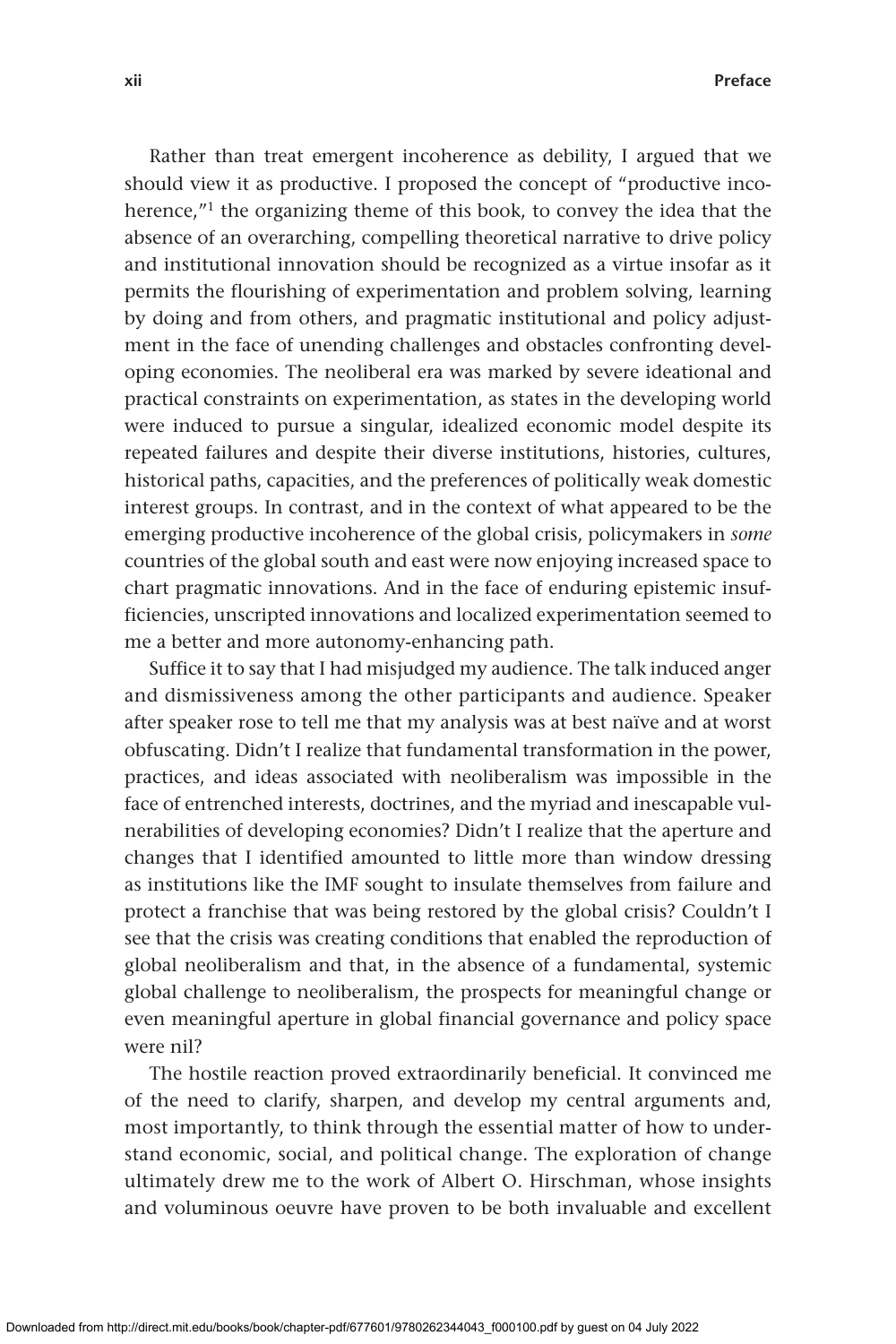**Preface xiii**

company in this journey. The continued unfolding of the crisis gave me ample opportunity to broaden my gaze across the landscape of financial governance. Over the next few years, I continued to follow closely and write about the IMF and capital controls. At the same time, I began to follow developments associated with informal financial governance networks. More importantly, I also became a close student of the proliferation and transformation of liquidity support and project-finance institutions based in the global south and east. An invitation by the United Nations Development Programme to write a background paper on this subject in conjunction with the 2013 Human Development Report (on the theme of the "Rise of the South") provided me with the opportunity to extend the empirical scope of my earlier work. Fortunately I have had several opportunities to speak with officials of many of these institutions and to attend meetings that have brought officials together, namely, meetings hosted by the Union of South American Nations (UNASUR) and the Argentine Ministry of Economic and Public Finance in 2012; the Global Economic Governance Initiative of the Frederic S. Pardee School of Global Studies at Boston University in 2016; and a meeting organized by the United Nations Conference on Trade and Development (UNCTAD), UNASUR, and the Technical Commission for the New International Financial Architecture of the Ministry of Foreign Affairs and Human Mobility of the government of Ecuador in 2016. In these encounters, too, I have been struck by the gap between the achievements and dynamism of these institutions and the emerging networks among them, and the skepticism of many academics and civil society actors about their significance. The predominant view is that these institutions do not mark a significant break in the old order, dominated as it is by the BWIs, United States, U.S. dollar, and the global financial elite. I have now been told many times that these institutions are trivial when compared with the material and social power of the central authorities and actors that have dominated global financial governance over the past several decades.

As the global crisis has evolved, events have moved in directions that substantially strengthen the productive incoherence thesis. Since 2010, I have explored provisionally in a series of papers aspects of the argument that now come together in this book in a more developed, theoretically grounded, and empirically substantiated form. Stated simply, I advance two claims in the book. The first claim is positive. The global crisis has occasioned meaningful though disconnected, ad hoc, and experimental discontinuities in several dimensions of global financial governance and developmental finance that are of particular salience to developing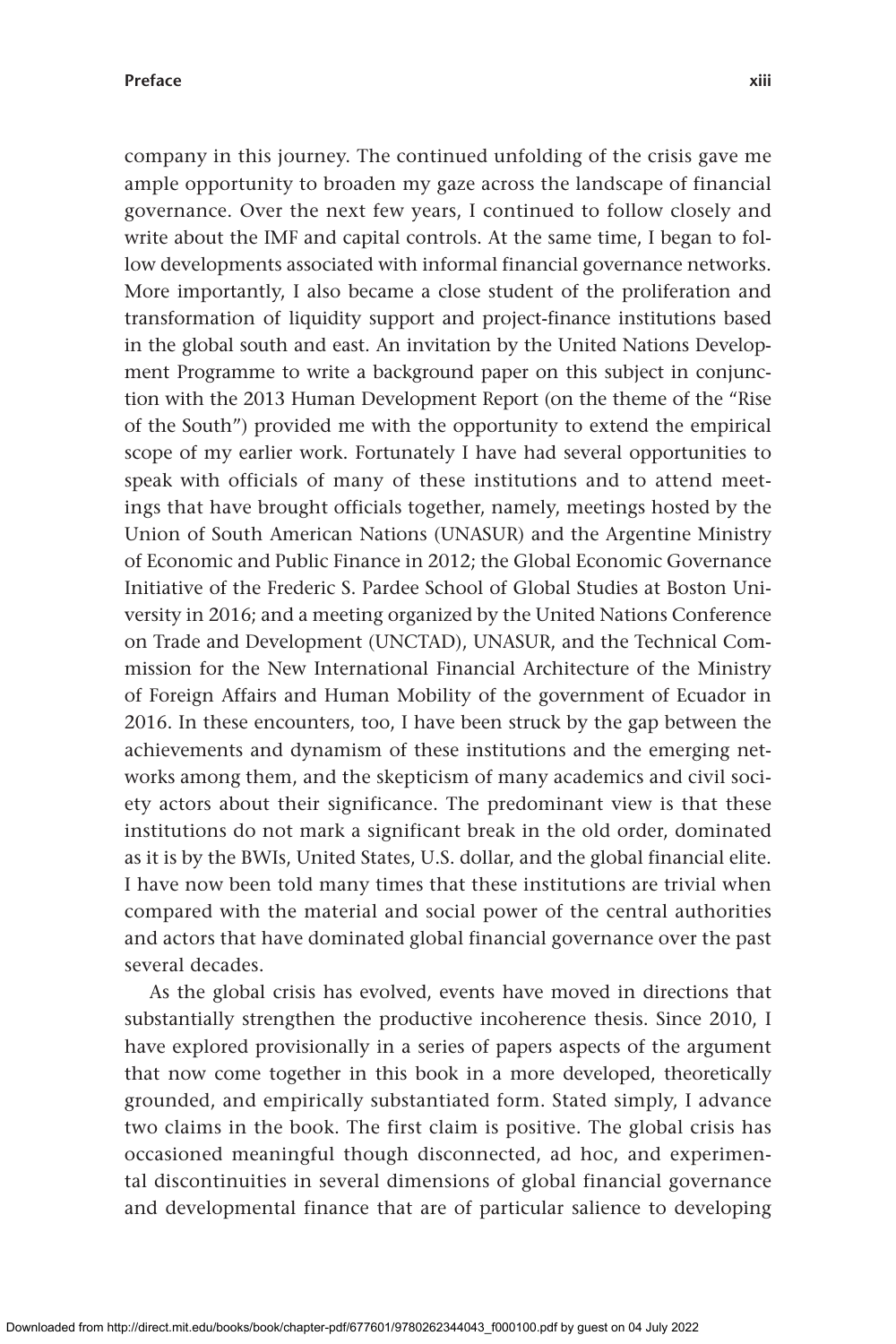countries. The empirical story is not one of wall-to-wall change. Nontrivial continuities are also readily apparent, and these should not be dismissed. The second claim is normative. The conjunction of discontinuities and continuities is imparting incoherence to global financial governance and developmental finance, but this incoherence is productive for development. This insight can be understood most fully within the context of what I term a "Hirschmanian" mindset.

Why the resistance to accounts such as my own? The easy answer is that I am wrong. An alternative answer is that social scientists and civil society advocates share a narrow conception of change. In this view, meaningful change must be fundamental, abrupt, systemic, coordinated, and informed by a consistent and overarching theoretical framework that gives direction to and unifies all of the moving parts. Moreover, change must derive from a worldview that encompasses a comprehensive, complementary set of core beliefs, values, and a utopian vision. Absent these features, any changes that do occur are insignificant, inconsistent, unviable, and distracting. In the instant case, this view holds that the discontinuities that emerged after the East Asian financial crisis and then deepened during the global crisis lack the character of meaningful advancement. After all, the innovations lack every feature that we tend to associate with epochal change. Innovations have been local (or at best regional, and occasionally transregional), inconsistent, sometimes fleeting, and out of step with the major competing economic worldviews—be it liberalism, Keynesianism, statism, or any other model. Indeed, there seems to be no model at all.

Throughout the book, I reject this notion of change as romantic and otherwise mistaken. The vision presumes that we have sufficient knowledge of the policies, institutions, norms, and practices that promote just, stable, and sustainable development. But by now we should be skeptical of that claim. It would be far better to accept that we just don't know enough and that, in that context, we are better off pursuing a course of action that is rich in experimentation, learning by doing, and ad hoc adjustment. This perspective leads us to recognize that in comparison with its neoliberal predecessor, the current period is marked by increasing policy space, room for unscripted innovations, and pragmatic adjustments not dictated by an overarching scheme of economic organization. Hence, the incoherence of the period is productive—holding within it the potential for the achievement of important economic and human development goals.

Productive incoherence is not without risks, and I explore these later in the book. Indeed, as of this writing, we look out at a world where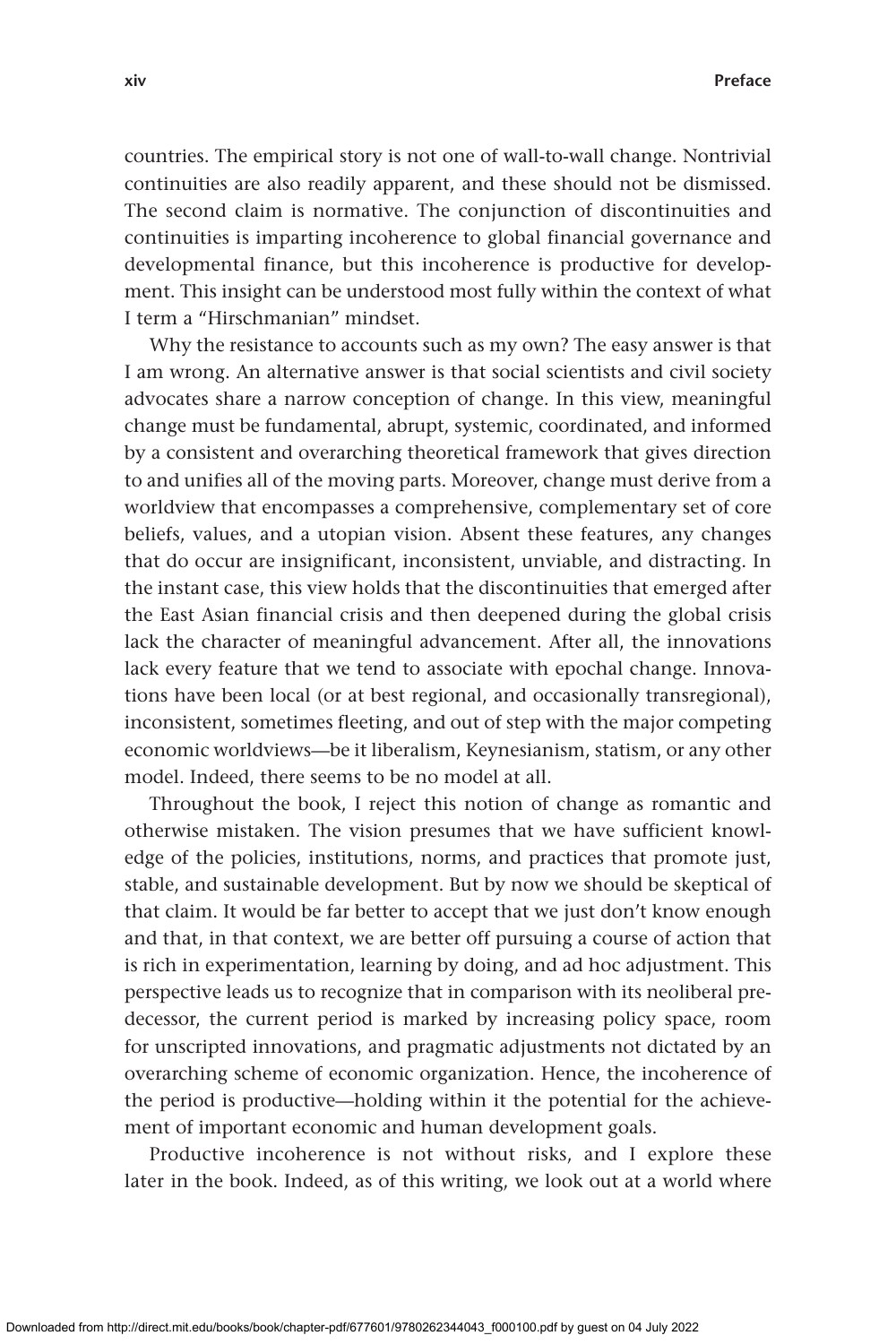incoherence and aperture appears everywhere. In some South American countries, neoliberals have replaced left-leaning populist governments. Some of the rising powers in the global south and east are stumbling, and all face a macroeconomic environment that is fraught with risk. At the same time, China is taking the lead in promoting a managed yet ambitious form of global financial (and broader economic) integration and is revitalizing the landscape of (what I term) developmental finance. Moreover, the financial governance architecture of the developing world is marked by increased density stemming from institutional innovation. Finally, there is a movement toward "deglobalization" propelled by the complementary forces of a backward-looking Trumpian agenda, British prime minister Theresa May's decision to pursue a "hard" (rather than a partial) "Brexit" from the European Union (EU), and the real possibility that neonationalist leaders in Europe will tally more wins at the ballot box in the coming years.

I must emphasize in this context that the argument advanced here about the virtues of the centrifugal tendencies in global financial governance now under way—which entail inter alia the emergence of national and regional loci of financial regulation and developmental finance—by no means represents a call for or support of deglobalization. The argument on offer concerns *transformations in the nature of international integration*, not a romanticized return to some idealized state of financial autarky or any regime that features neonationalist economic or political tendencies. The best outcome is that this interregnum of productive incoherence makes space for *reintegration* of a sort that provides developing countries with more room to maneuver than they enjoyed during the stultifying neoliberal era.

I began *When Things Don't Fall Apart* in 2013. As I write now (in February 2017), things still (fortunately) have not "fallen apart" for the developing world as they had in the 1980s and during the numerous crises of the neoliberal era. None of my arguments should be interpreted as suggesting that things won't fall apart—of course they always can. But the discontinuities that I explore throughout the book enhance the degree of resilience and provide opportunities to pursue multiple pathways when things inevitably do fall apart.

My friend Mark Blyth suggested the title of this book. He offered me insightful and characteristically pointed advice, for which I am most grateful. The book's title is a play on lines in the opening stanza of W. B. Yeats's 1919 poem "The Second Coming" ("Things fall apart; the centre cannot hold"). The poem was written in the aftermath of World War I, and it both reflects the anxieties of the period and anticipates the horrors that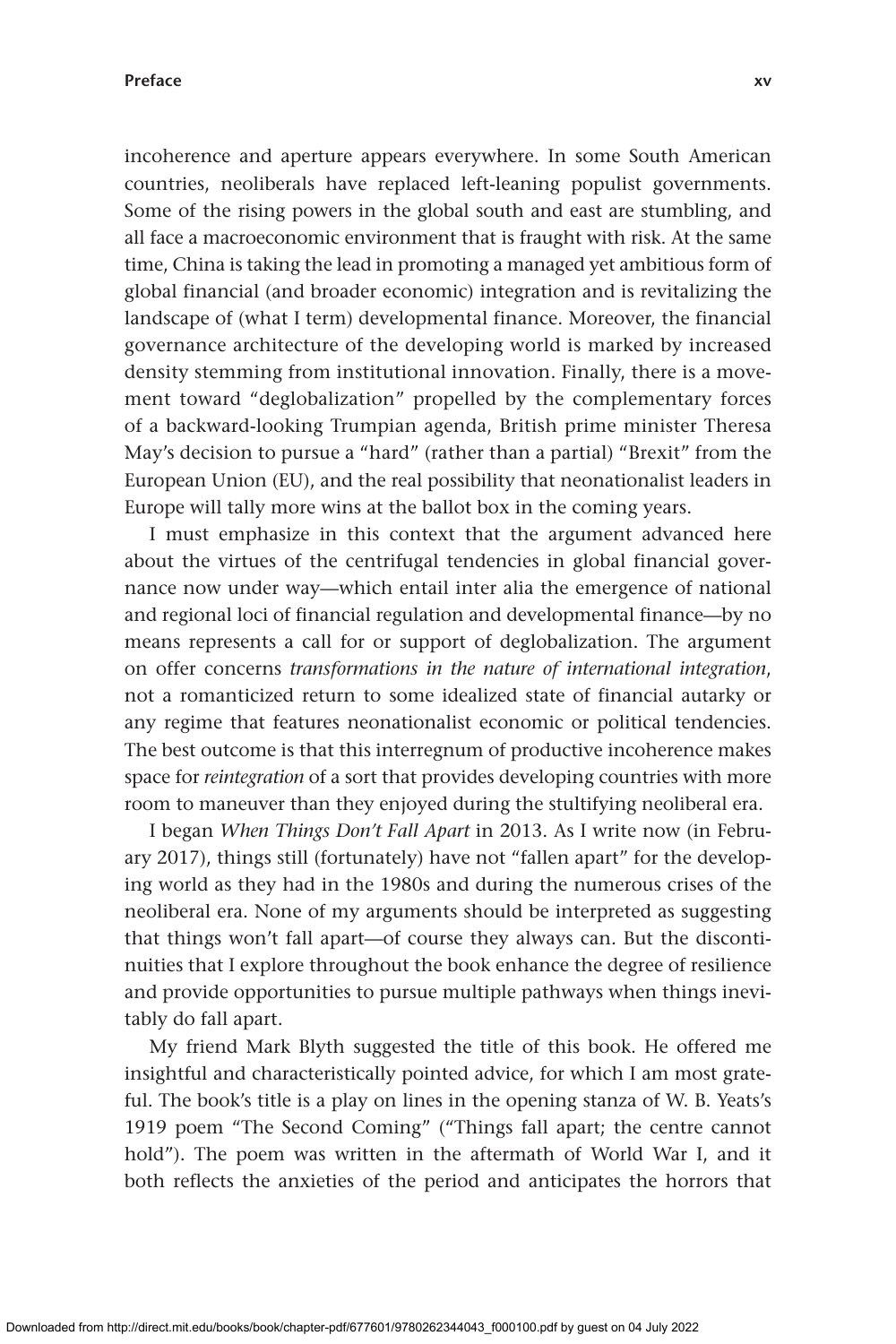lay ahead. Novelist Chinua Achebe not only borrows these lines but also invokes the spirit of this poem in his 1958 novel *Things Fall Apart*, which focuses on upheavals caused by European colonization in Africa. Turning for a moment to personal matters, I note here that the title of my book came to have a particular resonance for me. I started, stopped, restarted, stopped, and then ultimately finished the book after things came dangerously close to falling apart completely—twice—owing to ultimately successful cardiac surgeries endured by my husband, George DeMartino. I will always be grateful to Drs. Daniel Lumian, John Carroll and his team, Simon Maltais, and Charanjit "Chet" Rihal for their collective brilliance and compassion.

Turning to more conventional debts, my thinking on matters that culminated in this book and my work on the book itself have benefited greatly from conversations and reflections offered by many friends and colleagues at various stages. Among the many (and at the risk of a failing memory), I thank Rawi Abdelal, Leslie Elliott Armijo, Philip Arestis, Diana Barrowclough, Günseli Berik, Albert Berry, Jacqueline Best, Patrick Bond, José Carlos Braga, Sasha Breger Bush, Miriam Campanella, Ben Clift, Eugenia Correa, Jim Crotty, Roy Culpeper, Christine Desan, David Ellerman, Sakiko Fukada-Parr, Jamie Galbraith, Randall Germain, Jayati Ghosh, Alicia Girón, Fred Gonzaga Jayme Jr., Stephany Griffith-Jones, Bill Grimes, James Heintz, Gerald Helleiner, Micheline Ishay, Jomo K. S., Alex Kentikelenis, David Kotz, Bill Kring, Noemi Levy, Wesley Marshall, David Martin, Arturo O'Connell, Isabel Ortiz, Matthew Paterson, Kari Polanyi Levitt, Chiara Piovani, Elizabeth Ramey, Martin Rhodes, Luis Rosero, Malcolm Sawyer, Mario Seccareccia, Rogério Studart, Matias Vernengo, Yongzhong Wang, and Richard Kozul-Wright. Chris Brown and Jack Donnelly, both University of Denver colleagues, were extremely generous with their time. I thank Jack for discussions of international relations theory and also for serving as my personal "Geek Squad." I thank Chris for his willingness to respond to my numerous queries.

I owe deep debts to colleagues who provided me with specific feedback on my work at critical moments. I thank particularly Michele Alacevich for his careful review of my treatment of Hirschman; and I thank Jim Boyce, Ha-Joon Chang, Greg Chin, Jim Crotty, Jerry Epstein, Kevin Gallagher, Eric Helleiner, Jonathan Kirshner, José Antonio Ocampo, Esteban Pérez Caldentey, and Robert Wade for discussions of numerous matters. My friends and mentors Jim Crotty, Jerry Epstein, and the late Kim and Matt Edel taught me so much, and I hope that I become half as good at being a human being and a scholar as they are (and as the Edels were). George DeMartino and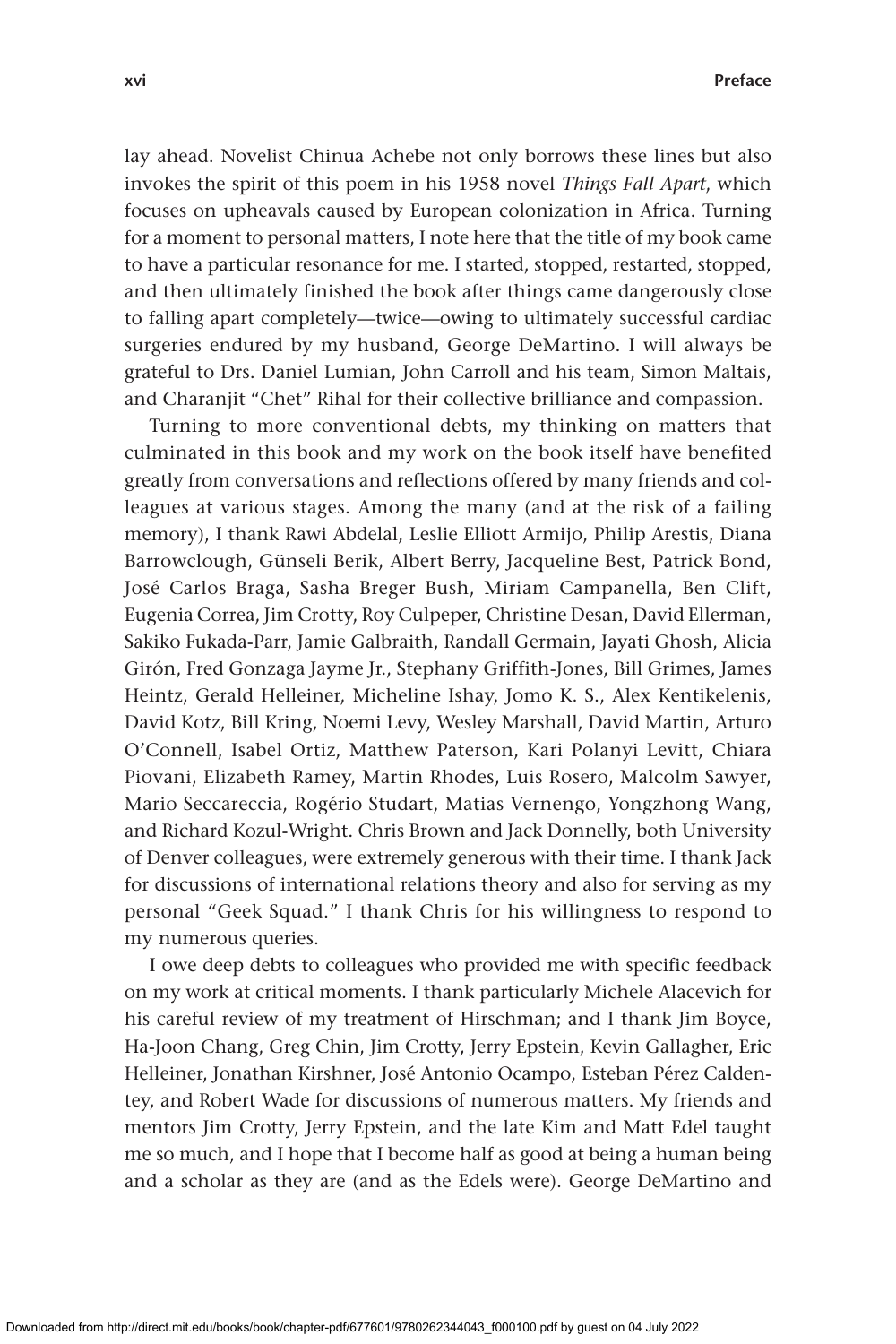Jerry Epstein took on the task of reading the final manuscript, and this was both invaluable and exceedingly generous.

My four years as a coeditor of the *Review of International Political Economy* taught me a great deal, particularly about the pleasures of Hirschmanian trespassing. In this connection, I thank my colleagues at the journal, especially Wes Widmaier. I am also grateful to unnamed officials of many of the institutions that I discuss in chapter 6. On publication matters, I benefited from the sage advice of Mark Blyth, Kevin Gallagher, Joe Jackson, Jonathan Kirshner, David Kotz, José Antonio Ocampo, Scott Parris, Bob Pollin, Jonathan Wight, and Rick Wolff. It was a pleasure to start this process at MIT Press with Jane McDonald and then to conclude it under Emily Taber's extraordinarily able and thoughtful direction. I am also grateful to Laura Keeler, Jim Mitchell, and others at MIT Press, Mikala Guyton at Westchester Publishing Services, and Hal Henglein for their attentive work on my behalf. I benefited from the financial support of a University of Denver Professional Research Opportunities for Faculty grant during the final push to complete the book.

My intellectual debts to George DeMartino are particularly deep, not least in the realm of epistemic and normative issues and what they imply for the hubris and ethics of social engineering. Those who know his work will see signs of his influence here. In the case of this book, a series of conversations with George at the outset of my research proved to be pivotal. He urged me to consider the potential of the inconsistent developments in global financial governance as an incubator for progressive reform. Those conversations led to the concept of productive incoherence and the turn to Hirschman that inform this book. For those intellectual insights—and for his persistent encouragement—I am terribly grateful.

I am thankful to friends and family for their support, encouragement, and love during the writing of this book. I thank particularly in this regard Sara and Tommy Butler; Amelia, Amy, and my dear goddaughter Margo Cramer; and Katy Donnelly, Kathy Fabiani, Craig Freedman, Rob Garnett, Doreen Isenberg, Micheline Ishay, Paul Perasso, Chiara Piovani, and Elizabeth Ramey. Kathy and Paul swooped in to offer support in Rochester, Minnesota, for which I'll be forever grateful. Thanks go as well to my great students at the Josef Korbel School of International Studies. They have long inspired me to do research relevant to their commitments and aspirations, and I continue to learn a great deal from them. I have benefited from the work of many wonderful research assistants in the course of this project. Among them, I thank Kyle Barker, Brooks Bourland, Art Chambers, Ryan Economy,